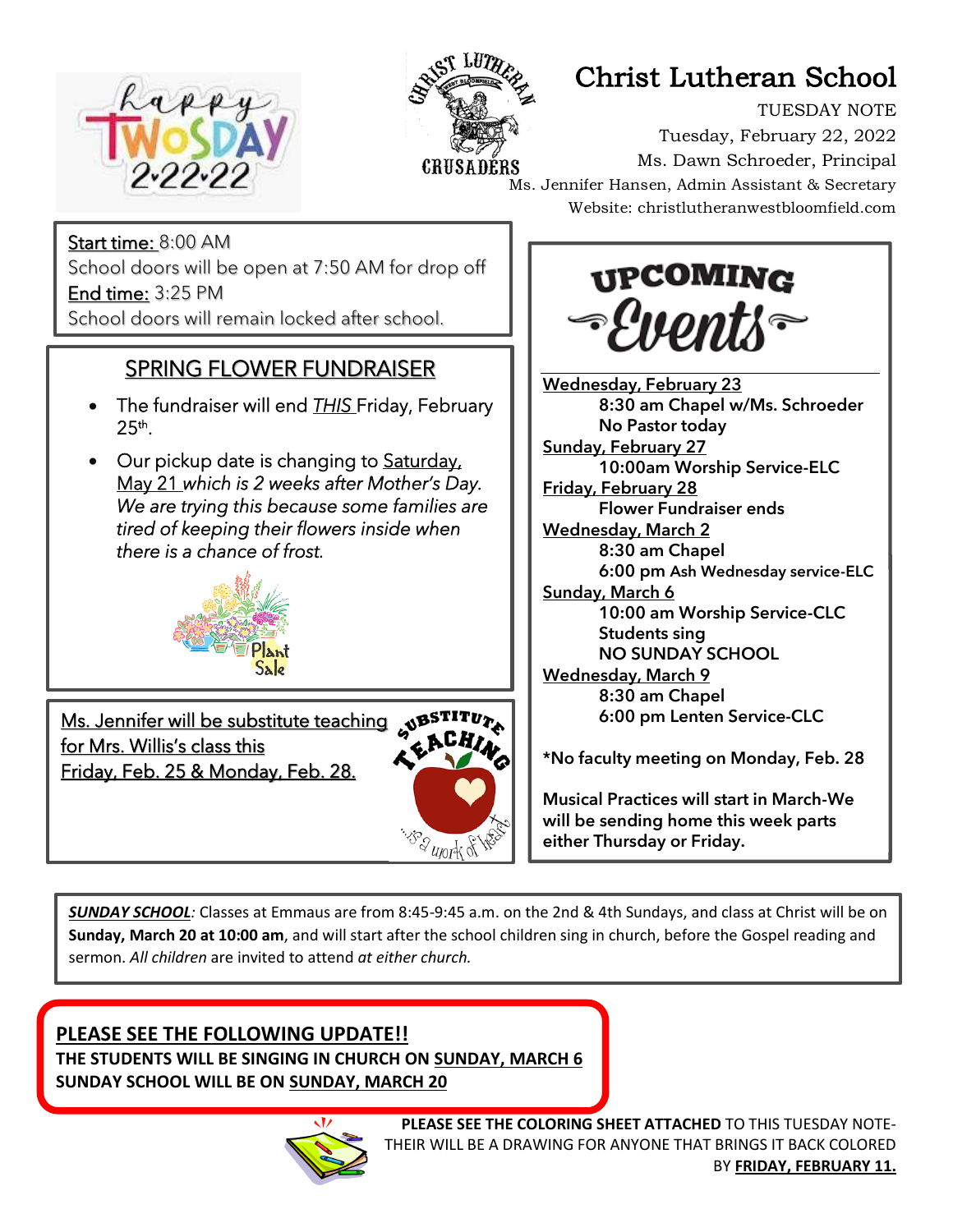#### **SNOW DAY/ DELAY COMMUNICATION**

In the event of a delay or snow day the school will be using the Remind App to send the message.





# Christ Lutheran School

TUESDAY NOTE Tuesday, February 22, 2022 Ms. Dawn Schroeder, Principal Ms. Jennifer Hansen, Admin Assistant & Secretary Website: christlutheranwestbloomfield.com

#### **STUDENTS WILL SING IN CHURCH THIS SUNDAY, FEBRUARY 20TH!!**

| <b>Grades</b> | <b>Catechism Memory Work</b>      | <b>Hymn #422</b><br>"Jesus, Grant That Balm and Healing" | <b>Bible Memory Work</b> |
|---------------|-----------------------------------|----------------------------------------------------------|--------------------------|
| $1 - 2$       | The First Article "from all evil" | <b>Vs. 1</b>                                             | <b>Luke 19:10</b>        |
| $3 - 4$       | The First Article "from all evil" | <b>Vs. 1</b>                                             | <b>Luke 19:10</b>        |
| $5 - 7$       | 7 <sup>th</sup> Petition          | <b>Vs. 1</b>                                             | Eph 4:24                 |



### Hymnology Curriculum

## Updated on 2/11/22

| 2/25 | 422                                                 | $\mathbf{1}$                                                  |   | 1       |         |         | 1       | $\mathbf{1}$ |  |  |  |
|------|-----------------------------------------------------|---------------------------------------------------------------|---|---------|---------|---------|---------|--------------|--|--|--|
| 3/4  | 427                                                 | "IN THE CROSS OF CHRIST, I GLORY" VS 1-3 (sing in church 3/6) |   |         |         |         |         |              |  |  |  |
| 3/11 | 423                                                 | 1                                                             |   | $1 - 3$ | $1 - 3$ | $1 - 3$ | $1 - 3$ | $1 - 3$      |  |  |  |
| 3/18 | 425                                                 | 1                                                             |   | $1 - 3$ | $1 - 3$ | $1 - 4$ | $1 - 4$ | $1 - 4$      |  |  |  |
| 3/25 | 430                                                 | $\mathbf{1}$                                                  |   | $1 - 3$ | $1 - 3$ | $1 - 4$ | $1 - 5$ | $1 - 5$      |  |  |  |
| 4/1  | 435                                                 | "MUSICAL MEMORY (sing in church 4/3)                          |   |         |         |         |         |              |  |  |  |
| 4/8  |                                                     | <b>MUSICAL MEMORY</b>                                         |   |         |         |         |         |              |  |  |  |
| 4/15 |                                                     | <b>MUSICAL MEMORY</b>                                         |   |         |         |         |         |              |  |  |  |
| 4/22 |                                                     | MUSICAL (performance 4/24)                                    |   |         |         |         |         |              |  |  |  |
| 4/29 | 434                                                 | 1                                                             | 1 | $1 - 3$ | $1 - 3$ | $1 - 3$ | $1 - 3$ | $1 - 3$      |  |  |  |
| 5/6  | 496                                                 | 1                                                             |   | $1 - 3$ | $1 - 3$ | $1 - 3$ | $1 - 3$ | $1 - 3$      |  |  |  |
| 5/13 | 953                                                 | 1                                                             | 1 | $1 - 3$ | $1 - 3$ | $1 - 3$ | $1 - 3$ | $1 - 3$      |  |  |  |
| 5/20 | 956                                                 | 1                                                             | 1 | 1       | 1       | 1       | 1       | 1            |  |  |  |
| 5/27 | "GO MY CHILDREN" VS 1, 2, & 4 (sing in church 5/29) |                                                               |   |         |         |         |         |              |  |  |  |

Every Wednesday at chapel we collect an offering this semester we will be collecting a donation to the Baker family who are missionaries in Mongolia. So far, we have collected \$46.25.